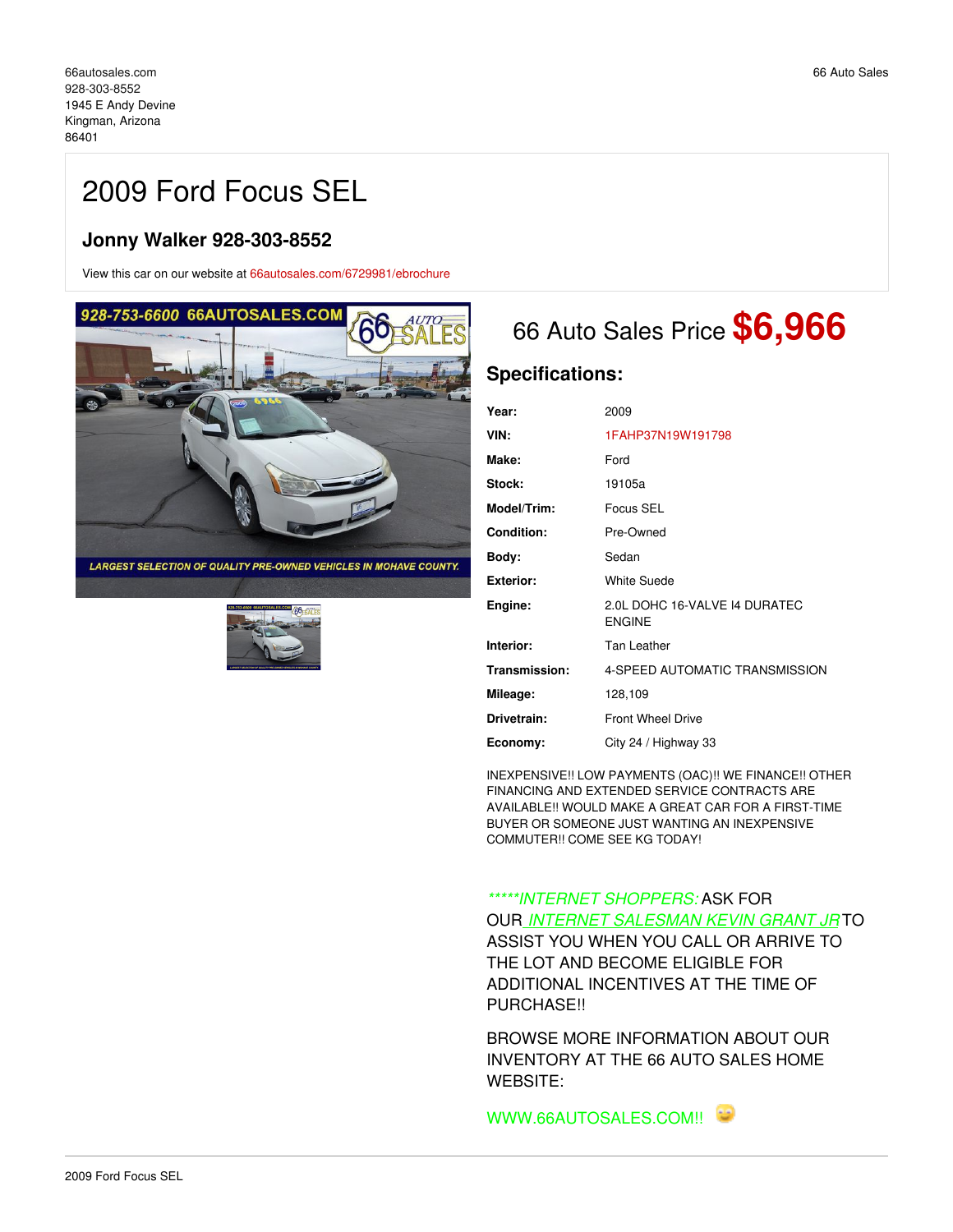66 Auto Sales - 928-303-8552 - View this car on our website a[t66autosales.com/6729981/ebrochure](https://66autosales.com/vehicle/6729981/2009-ford-focus-sel-kingman-arizona-86401/6729981/ebrochure)



2009 Ford Focus SEL

66 Auto Sales - 928-303-8552 - View this car on our website a[t66autosales.com/6729981/ebrochure](https://66autosales.com/vehicle/6729981/2009-ford-focus-sel-kingman-arizona-86401/6729981/ebrochure)

## **Installed Options**

### **Interior**

- Front header courtesy light w/theater dimming
- Front heated leather bucket seats -inc: 4-way driver seat, 2-way passenger seat, adjustable head restraints
- Front integral map door pocket w/bottle holders Front/rear floor mats
- Full floor center console w/armrest & metallic top plate Glove box
- Instrumentation -inc: black applique w/white-faced gauges, tachometer, trip odometer
- Keyless entry w/(2) fobs- Leather-wrapped tilt steering wheel w/audio & cruise controls
- Maplights- Message center- Metallic instrument panel applique
- Outside temperature display- Passenger seatback map pocket
- Electrochromic rearview mirror- Dual visor mirrors- Cruise control
- Compass display \*Late availability\*
- Bright instrument rings, bright release handles, chrome register accents
- Ambient interior lighting- Air conditioning- 60/40 split rear bench seat
- (2) front cupholders, (1) rear cupholder- (2) 12V pwr points- Performance cluster
- Pwr door locks- Pwr windows- Rear window defroster
- SecuriLock passive anti-theft system- Top of dash display
- Trunk/decklid release \*Late availability\*

#### **Exterior**

- Solar tinted glass- P205/50R16 BSW tires- Mini spare tire
- Heated pwr mirrors w/chrome skull caps Halogen headlamps- Fog lamps
- Chrome door handles- Chrome 2-bar grille- Body-color bumpers
- 2-speed fixed intermittent wipers- 16" Euro flange alloy wheels

#### **Safety**

- Front header courtesy light w/theater dimming